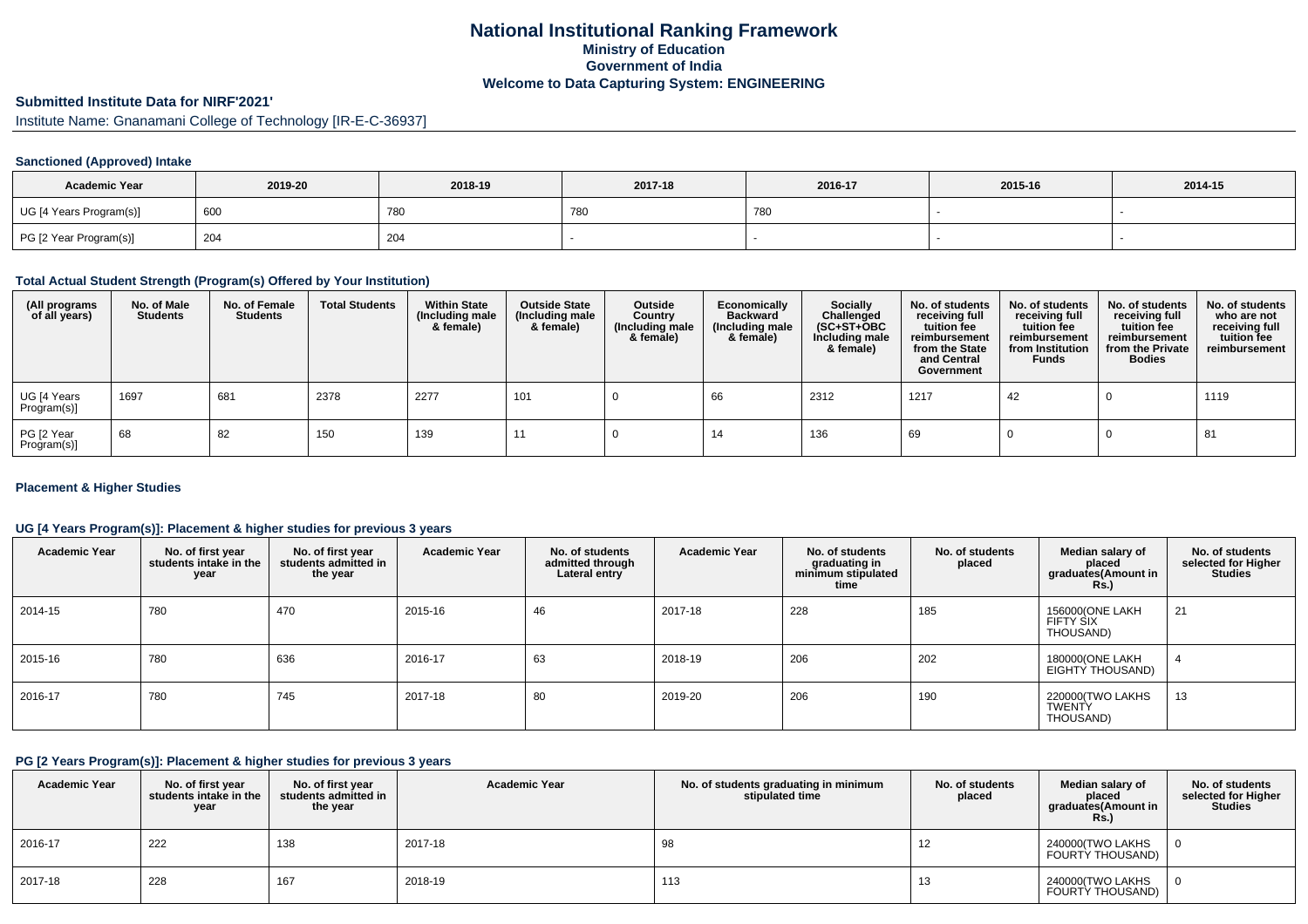#### **Ph.D Student Details**

| Ph.D (Student pursuing doctoral program till 2019-20 Students admitted in the academic year 2020-21 should not be entered here.) |                       |         |         |  |  |  |
|----------------------------------------------------------------------------------------------------------------------------------|-----------------------|---------|---------|--|--|--|
|                                                                                                                                  | <b>Total Students</b> |         |         |  |  |  |
| Full Time                                                                                                                        |                       |         |         |  |  |  |
| Part Time                                                                                                                        |                       | 13      |         |  |  |  |
| No. of Ph.D students graduated (including Integrated Ph.D)                                                                       |                       |         |         |  |  |  |
|                                                                                                                                  | 2019-20               | 2018-19 | 2017-18 |  |  |  |
| Full Time                                                                                                                        |                       |         |         |  |  |  |
| Part Time                                                                                                                        |                       |         |         |  |  |  |

## **Financial Resources: Utilised Amount for the Capital expenditure for previous 3 years**

| <b>Academic Year</b>                                                                                                                                                                   | 2019-20                                                                       | 2018-19                                                                     | 2017-18                                                                      |  |  |  |  |
|----------------------------------------------------------------------------------------------------------------------------------------------------------------------------------------|-------------------------------------------------------------------------------|-----------------------------------------------------------------------------|------------------------------------------------------------------------------|--|--|--|--|
|                                                                                                                                                                                        | <b>Utilised Amount</b>                                                        | <b>Utilised Amount</b>                                                      | <b>Utilised Amount</b>                                                       |  |  |  |  |
| Annual Capital Expenditure on Academic Activities and Resources (excluding expenditure on buildings)                                                                                   |                                                                               |                                                                             |                                                                              |  |  |  |  |
| Library (Books, Journals and e-Resources only)                                                                                                                                         | 1091642 (TEN LAKHS NINETY ONE THOUSAND SIX<br>HUNDRED AND FORTY TWO)          | 1632193 (SIXTEEN LAKHS THIRTY TWO THOUSAND ONE<br>HUNDRED AND NINETY THREE) | 1489444 (FOURTEEN LAKHS EIGHTY NINE THOUSAND<br>FOUR HUNDRED AND FORTY FOUR) |  |  |  |  |
| New Equipment and software for Laboratories                                                                                                                                            | 5956312 (FIFTY NINE LAKHS FIFTY SIX THOUSAND THREE<br>HUNDRED AND TWELVE)     | 898105 (EIGHT LAKHS NINETY EIGHT THOUSAND ONE<br>HUNDRED AND FIVE)          | 575369 (FIVE LAKHS SEVENTY FIVE THOUSAND THREE<br>HUNDRED AND SIXTY NINE)    |  |  |  |  |
| <b>Engineering Workshops</b>                                                                                                                                                           | 43500 (FORTY THREE THOUSAND AND FIVE HUNDRED)                                 | 48000 (FORTY EIGHT THOUSAND)                                                | 42000 (FORTY TWO THOUSAND)                                                   |  |  |  |  |
| Other expenditure on creation of Capital Assets (For setting up classrooms, seminar hall, conference hall, library, Lab, Engg<br>workshops excluding expenditure on Land and Building) | 2284451 (TWENTY TWO LAKHS EIGHTY FOUR THOUSAND<br>FOUR HUNDRED AND FIFTY ONE) | 786316 (SEVEN LAKHS EIGHTY SIX THOUSAND THREE<br>AND SIXTEEN)               | 672492 (SIX LAKHS SEVENTY TWO THOUSAND FOUR<br>HUNDRED AND NINETY TWO)       |  |  |  |  |

## **Financial Resources: Utilised Amount for the Operational expenditure for previous 3 years**

| <b>Academic Year</b>                                                                                                                                                                            | 2019-20                                                                                          | 2018-19                                                                                  | 2017-18                                                                                     |  |  |  |
|-------------------------------------------------------------------------------------------------------------------------------------------------------------------------------------------------|--------------------------------------------------------------------------------------------------|------------------------------------------------------------------------------------------|---------------------------------------------------------------------------------------------|--|--|--|
|                                                                                                                                                                                                 | <b>Utilised Amount</b>                                                                           | <b>Utilised Amount</b>                                                                   | <b>Utilised Amount</b>                                                                      |  |  |  |
| <b>Annual Operational Expenditure</b>                                                                                                                                                           |                                                                                                  |                                                                                          |                                                                                             |  |  |  |
| Salaries (Teaching and Non Teaching staff)                                                                                                                                                      | 77421991 (SEVEN CRORES SEVENTY FOUR LAKHS<br>TWENTY ONE THOUSAND NINE HUNDRED AND NINETY<br>ONE) | 86019957 (EIGHT CRORES SIXTY LAKHS NINETEEN<br>THOUSAND NINE HUNDRED AND FIFTY SEVEN)    | 89795119 (EIGHT CRORES NINETY SEVEN LAKHS NINETY<br>FIVE THOUSAND ONE HUNDRED AND NINETEEN) |  |  |  |
| Maintenance of Academic Infrastructure or consumables and<br>other running expenditures (excluding maintenance of hostels<br>and allied services, rent of the building, depreciation cost, etc) | 18766709 (ONE CRORE EIGHTY SEVEN LAKHS SIXTY SIX<br>THOUSAND SEVEN HUNDRED AND NINE)             | 14782446 (ONE CRORE FORTY SEVEN LAKHS EIGHTY<br>TWO THOUSAND FOUR HUNDRED AND FORTY SIX) | 12320834 (ONE CRORE THIRTY THREE LAKHS TWENTY<br>THOUSAND EIGHT HUNDRED AND THIRTY FOUR)    |  |  |  |
| Seminars/Conferences/Workshops                                                                                                                                                                  | 221553 (TWO LAKHS TWENTY ONE THOUSAND FIVE<br>HUNDRED AND FIFTY THREE)                           | 328192 (THREE LAKHS TWENTY EIGHT THOUSAND ONE<br>HUNDRED AND NINETY TWO)                 | 181079 (ONE LAKH EIGHTY ONE THOUSAND AND<br>SEVENTY NINE)                                   |  |  |  |

**IPR**

| 2017<br>2018<br>2019<br>Calendar year |  |  |  |  |
|---------------------------------------|--|--|--|--|
|---------------------------------------|--|--|--|--|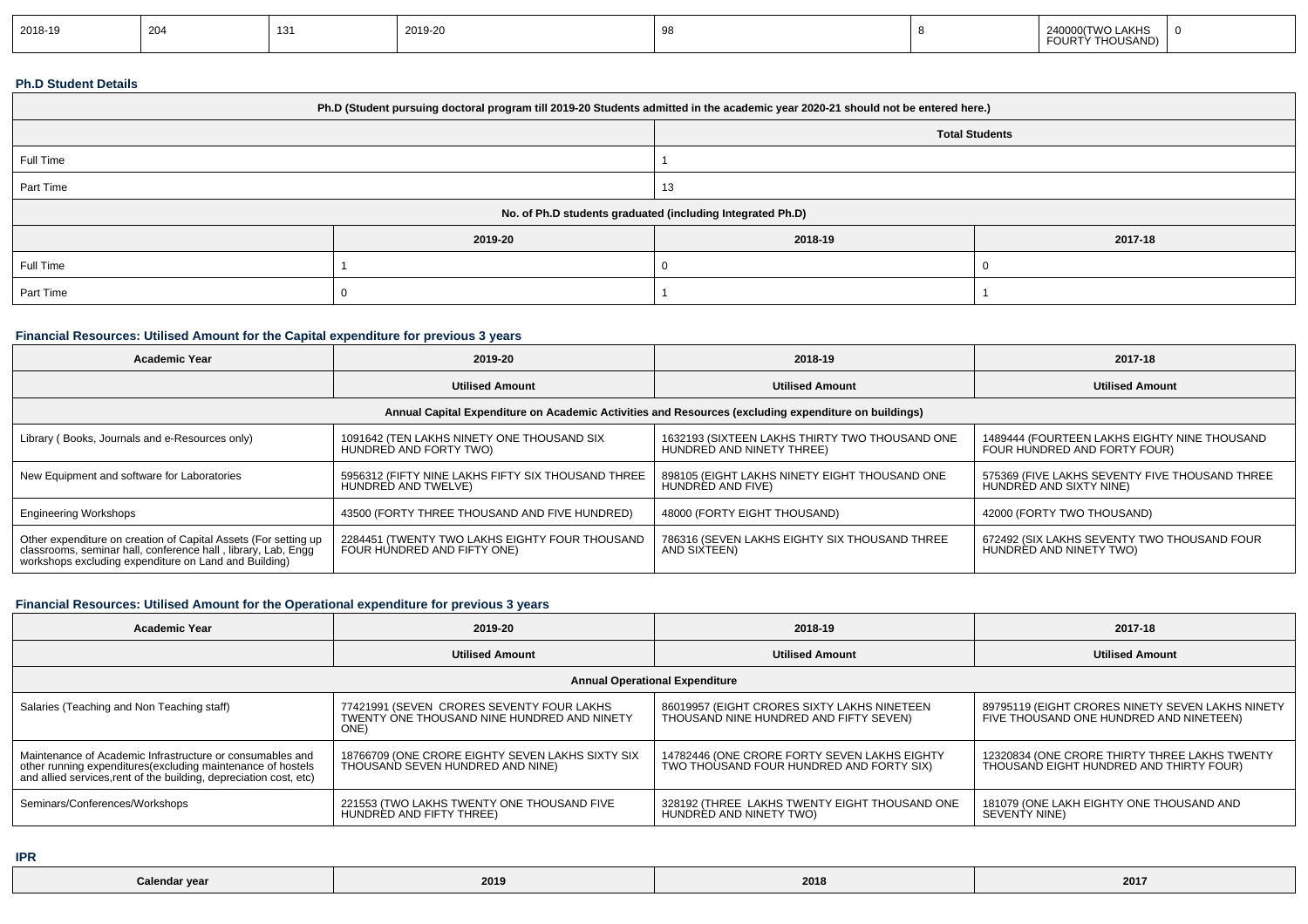| No. of Patents Published |  |  |
|--------------------------|--|--|
| No. of Patents Granted   |  |  |

### **Sponsored Research Details**

| <b>Financial Year</b>                    | 2019-20                                                         | 2018-19   | 2017-18               |
|------------------------------------------|-----------------------------------------------------------------|-----------|-----------------------|
| Total no. of Sponsored Projects          |                                                                 |           |                       |
| Total no. of Funding Agencies            |                                                                 |           |                       |
| Total Amount Received (Amount in Rupees) | 1566667                                                         | 200000    | 110000                |
| Amount Received in Words                 | FIFTEEN LAKHS SIXTY SIX THOUSAND SIX HUNDRED<br>AND SIXTY SEVEN | TWO LAKHS | ONE LAKH TEN THOUSAND |

## **Consultancy Project Details**

| <b>Financial Year</b>                    | 2019-20                                    | 2018-19                  | 2017-18         |
|------------------------------------------|--------------------------------------------|--------------------------|-----------------|
| Total no. of Consultancy Projects        |                                            |                          |                 |
| Total no. of Client Organizations        |                                            | 10                       |                 |
| Total Amount Received (Amount in Rupees) | 1061061                                    | 180000                   | 90000           |
| Amount Received in Words                 | TEN LAKHS SIXTY ONE THOUSAND AND SIXTY ONE | ONE LAKH EIGHTY THOUSAND | NINETY THOUSAND |

# **PCS Facilities: Facilities of physically challenged students**

| 1. Do your institution buildings have Lifts/Ramps?                                                                                                        | Yes, more than 80% of the buildings |
|-----------------------------------------------------------------------------------------------------------------------------------------------------------|-------------------------------------|
| 2. Do your institution have provision for walking aids, includingwheelchairs and transportation from one building to another for<br>handicapped students? | Yes                                 |
| 3. Do your institution buildings have specially designed toilets for handicapped students?                                                                | Yes, more than 80% of the buildings |

# **Faculty Details**

| Srno           | Name                                 | Age | Designation            | Gender | Qualification | <b>Experience (In</b><br>Months) | <b>Is Associated</b><br><b>Last Year</b> | Currently<br>working with<br>institution? | <b>Joining Date</b> | <b>Leaving Date</b>      | <b>Association type</b> |
|----------------|--------------------------------------|-----|------------------------|--------|---------------|----------------------------------|------------------------------------------|-------------------------------------------|---------------------|--------------------------|-------------------------|
|                | <b>GOPINATH S</b>                    | 31  | Assistant<br>Professor | Male   | M.E.          | 97                               | Yes                                      | Yes                                       | 01-06-2012          | $\sim$                   | Regular                 |
| $\overline{2}$ | S VIGNESH                            | 31  | Assistant<br>Professor | Male   | M.E.          | 102                              | Yes                                      | Yes                                       | 20-06-2018          | $\sim$                   | Regular                 |
| 3              | M<br><b>BHUVANESHWA</b><br><b>RI</b> | 32  | Assistant<br>Professor | Female | M.E.          | 67                               | Yes                                      | Yes                                       | 08-06-2015          | $\sim$                   | Regular                 |
| $\overline{4}$ | N SENTHIL                            | 36  | Assistant<br>Professor | Male   | M.E.          | 158                              | Yes                                      | Yes                                       | 18-06-2015          | $\overline{\phantom{a}}$ | Regular                 |
| 5              | K MOHAN                              | 51  | Assistant<br>Professor | Male   | M.E.          | 228                              | No                                       | Yes                                       | 21-08-2019          | $\sim$                   | Regular                 |
| 6              | S<br>RAAJAMURUGAN                    | 30  | Assistant<br>Professor | Male   | M.E.          | 48                               | Yes                                      | Yes                                       | 27-08-2018          | $\overline{\phantom{a}}$ | Regular                 |
| $\overline{7}$ | Ranganathan G                        | 53  | Professor              | Male   | Ph.D          | 257                              | Yes                                      | Yes                                       | 02-03-2017          | --                       | Regular                 |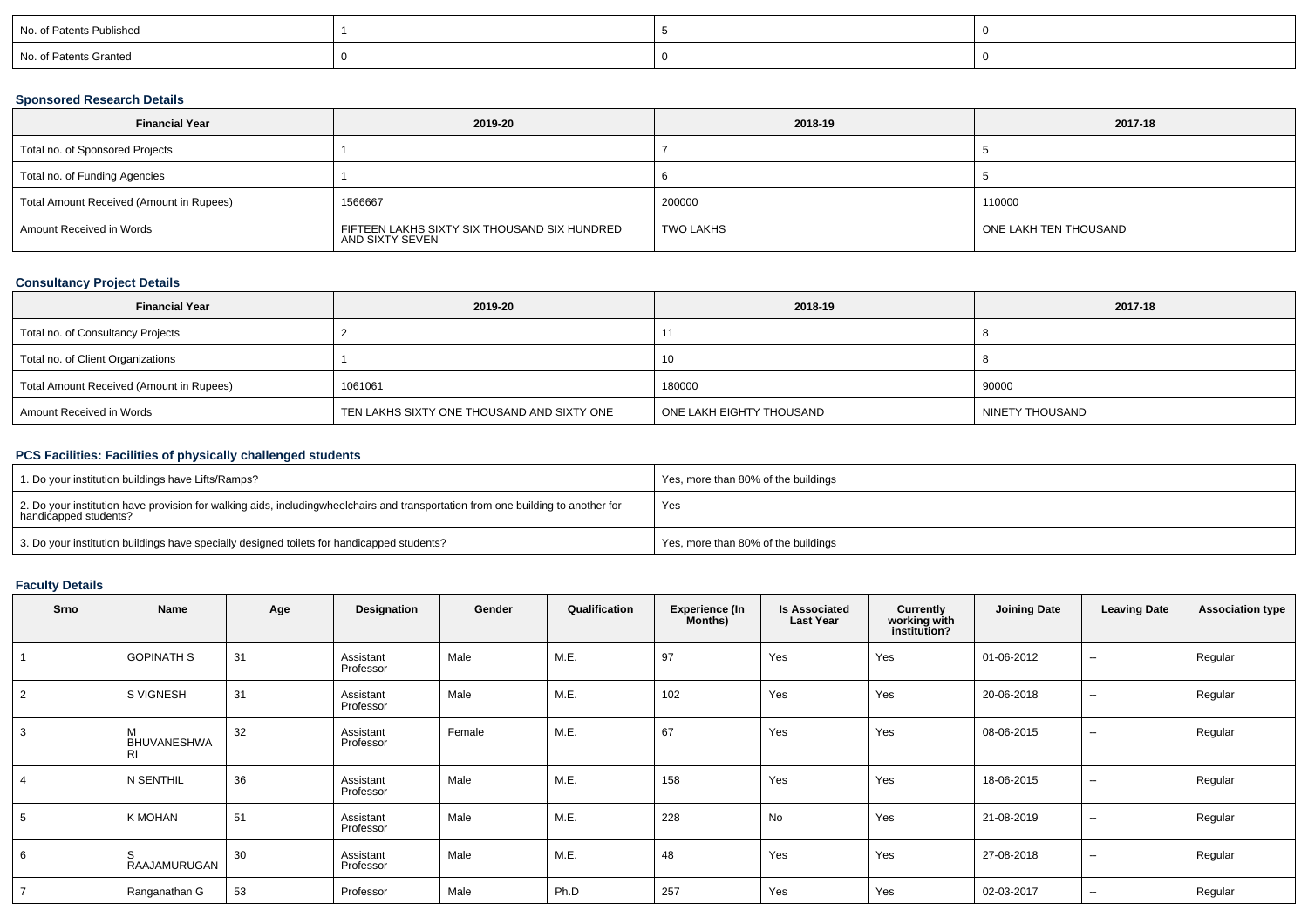| 8  | S JAGADISH           | 35 | Assistant<br>Professor | Male   | M.E.    | 132 | Yes | Yes | 13-06-2016 | $\overline{\phantom{a}}$ | Regular |
|----|----------------------|----|------------------------|--------|---------|-----|-----|-----|------------|--------------------------|---------|
| 9  | D ROOPA              | 29 | Assistant<br>Professor | Female | M.E.    | 27  | Yes | Yes | 21-06-2018 | $\overline{\phantom{a}}$ | Regular |
| 10 | S BASKAR             | 34 | Assistant<br>Professor | Male   | M.E.    | 91  | Yes | Yes | 23-01-2019 | $\overline{\phantom{a}}$ | Regular |
| 11 | R<br>PRABHAKARAN     | 32 | Assistant<br>Professor | Male   | M.Plan  | 84  | Yes | Yes | 04-07-2016 | $\overline{\phantom{a}}$ | Regular |
| 12 | PRABHUR              | 35 | Assistant<br>Professor | Male   | M.E.    | 145 | Yes | Yes | 06-06-2008 | $\overline{\phantom{a}}$ | Regular |
| 13 | S<br>SOUNDERRAJAN    | 32 | Assistant<br>Professor | Male   | M.E.    | 36  | Yes | Yes | 16-12-2016 | $\overline{\phantom{a}}$ | Regular |
| 14 | KAMALANATHAN<br>м    | 39 | Assistant<br>Professor | Male   | M.E.    | 121 | Yes | Yes | 14-06-2010 | $\overline{\phantom{a}}$ | Regular |
| 15 | <b>KEERTHIKA C</b>   | 27 | Assistant<br>Professor | Female | M. Phil | 29  | Yes | Yes | 02-01-2019 | $\overline{\phantom{a}}$ | Regular |
| 16 | PRABHUR              | 34 | Assistant<br>Professor | Male   | M.E.    | 120 | Yes | Yes | 09-07-2010 | $\overline{\phantom{a}}$ | Regular |
| 17 | P KARTHEEPAN         | 28 | Assistant<br>Professor | Male   | M.E.    | 42  | Yes | Yes | 16-11-2016 | $\overline{\phantom{a}}$ | Regular |
| 18 | S MADESHWARI         | 25 | Assistant<br>Professor | Female | M.E.    | 17  | Yes | Yes | 25-01-2019 | $\overline{\phantom{a}}$ | Regular |
| 19 | RAMAKRISHNAN<br>G    | 36 | Professor              | Male   | M. Phil | 156 | Yes | Yes | 28-07-2009 | $\overline{\phantom{a}}$ | Regular |
| 20 | POOMURUGAN R         | 38 | Assistant<br>Professor | Male   | M.E.    | 141 | Yes | Yes | 04-06-2012 | $\overline{\phantom{a}}$ | Regular |
| 21 | <b>KARTHICK N</b>    | 30 | Assistant<br>Professor | Male   | M.E.    | 74  | Yes | Yes | 02-06-2014 | $\overline{\phantom{a}}$ | Regular |
| 22 | DR C<br>NARAYANAN    | 61 | Professor              | Male   | Ph.D    | 372 | Yes | Yes | 21-12-2018 | $\overline{\phantom{a}}$ | Regular |
| 23 | RAJA K               | 31 | Assistant<br>Professor | Male   | M.E.    | 61  | Yes | Yes | 17-06-2016 | $\overline{\phantom{a}}$ | Regular |
| 24 | <b>LAKSHMIR</b>      | 30 | Assistant<br>Professor | Female | M.E.    | 36  | Yes | No  | 20-06-2017 | 21-01-2021               | Regular |
| 25 | <b>VINOTHKUMAR A</b> | 32 | Assistant<br>Professor | Male   | M.E.    | 41  | Yes | No  | 02-03-2017 | 03-08-2020               | Regular |
| 26 | RAMESH BABU M        | 35 | Assistant<br>Professor | Male   | M. Phil | 135 | Yes | Yes | 11-12-2017 | $\overline{\phantom{a}}$ | Regular |
| 27 | DHIVYA N             | 28 | Assistant<br>Professor | Female | M.E.    | 59  | Yes | No  | 05-06-2017 | 03-08-2020               | Regular |
| 28 | <b>KRISHNAVENI M</b> | 30 | Assistant<br>Professor | Female | M.E.    | 62  | Yes | No  | 02-03-2017 | 03-08-2020               | Regular |
| 29 | THENMOZHI P          | 33 | Assistant<br>Professor | Female | M.E.    | 79  | Yes | Yes | 09-06-2017 | $\overline{\phantom{a}}$ | Regular |
| 30 | DHIVYA A D           | 36 | Assistant<br>Professor | Female | M.E.    | 124 | Yes | Yes | 12-06-2017 | $\overline{\phantom{a}}$ | Regular |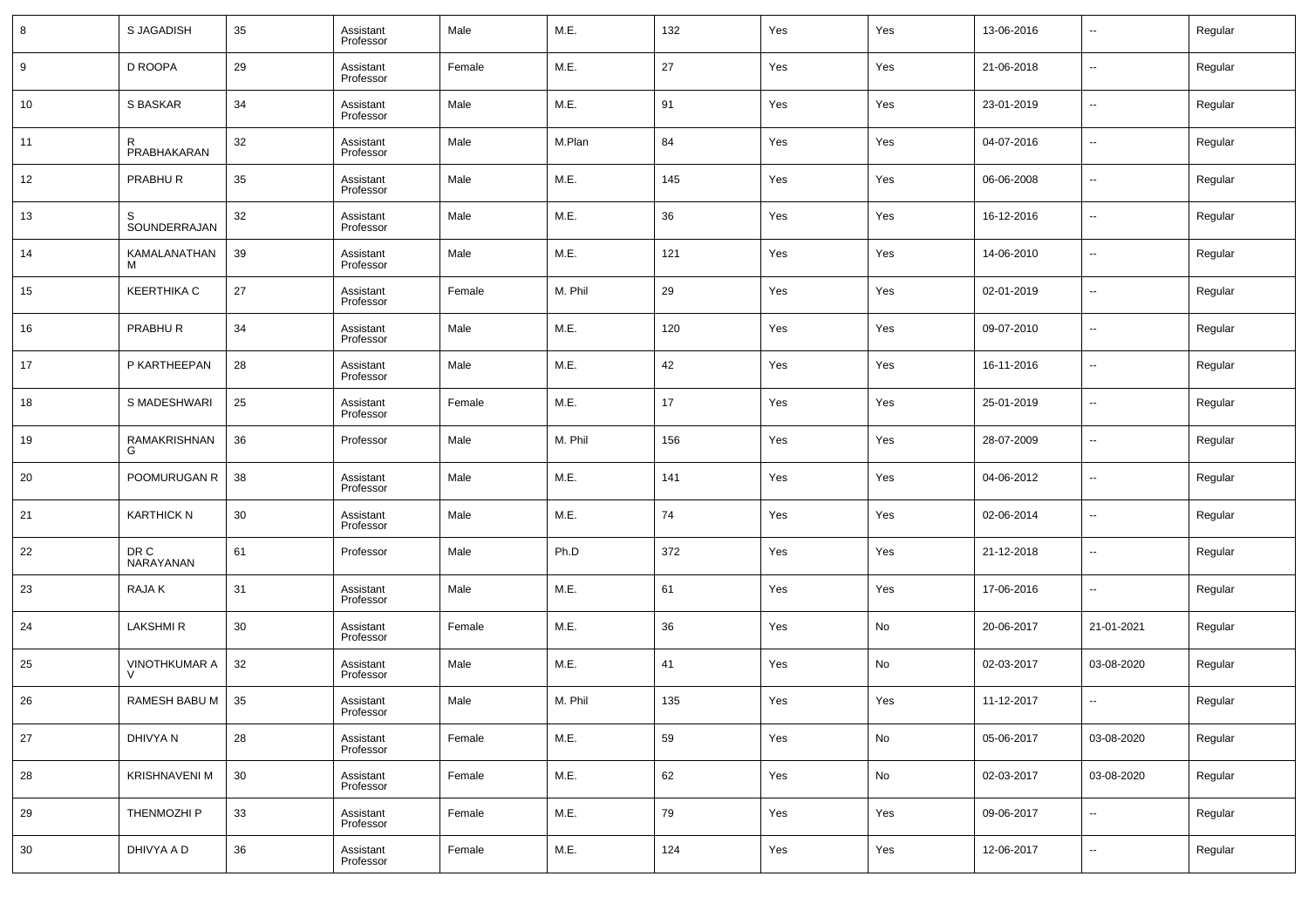| 31 | DR<br>VINAYAGAMOOR<br>THI <sub>L</sub> | 48     | Professor              | Male   | Ph.D    | 300 | Yes | Yes | 01-06-2015 | $\overline{\phantom{a}}$ | Regular |
|----|----------------------------------------|--------|------------------------|--------|---------|-----|-----|-----|------------|--------------------------|---------|
| 32 | <b>KARTHIK M</b>                       | 30     | Assistant<br>Professor | Male   | M.E.    | 68  | Yes | No  | 20-06-2018 | 03-08-2020               | Regular |
| 33 | SUGANYA M                              | 28     | Assistant<br>Professor | Female | M.E.    | 60  | Yes | Yes | 20-06-2018 | $\sim$                   | Regular |
| 34 | Sivanesan T M                          | 30     | Assistant<br>Professor | Male   | M.E.    | 102 | Yes | No  | 25-06-2018 | 03-08-2020               | Regular |
| 35 | RAJESH S                               | 32     | Assistant<br>Professor | Male   | M.E.    | 85  | Yes | Yes | 10-06-2019 | $\overline{\phantom{a}}$ | Regular |
| 36 | Dr Umamaheswari<br>R                   | 42     | Professor              | Female | Ph.D    | 223 | Yes | Yes | 01-06-2008 | $\sim$                   | Regular |
| 37 | <b>SANKAR S</b>                        | 32     | Assistant<br>Professor | Male   | M.E.    | 96  | Yes | No  | 21-06-2018 | 03-08-2020               | Regular |
| 38 | м<br>JAYACHANDRAN                      | 30     | Assistant<br>Professor | Male   | M.E.    | 69  | Yes | No  | 17-06-2019 | 03-08-2020               | Regular |
| 39 | DR KATHIRESAN<br>J                     | 33     | Assistant<br>Professor | Male   | Ph.D    | 57  | Yes | Yes | 01-07-2016 | $\sim$                   | Regular |
| 40 | PRAGADESWAR<br>AN S                    | 26     | Assistant<br>Professor | Male   | M.E.    | 25  | Yes | No  | 20-06-2018 | 03-08-2020               | Regular |
| 41 | Dr<br>Karpagalakshmi R<br>C            | 41     | Professor              | Female | Ph.D    | 222 | Yes | Yes | 09-08-2017 | $\sim$                   | Regular |
| 42 | Murugan P                              | 32     | Assistant<br>Professor | Male   | M.E.    | 111 | Yes | Yes | 23-05-2011 | $\sim$                   | Regular |
| 43 | GURUPRASATH<br>R                       | 36     | Assistant<br>Professor | Male   | M.E.    | 84  | Yes | Yes | 25-06-2018 | $\sim$                   | Regular |
| 44 | SARANYA A                              | 34     | Assistant<br>Professor | Female | M. Phil | 85  | Yes | Yes | 12-06-2013 | $\sim$                   | Regular |
| 45 | Muthuraj S                             | 36     | Assistant<br>Professor | Male   | M.E.    | 138 | Yes | Yes | 04-06-2012 | $\overline{\phantom{a}}$ | Regular |
| 46 | <b>GOVINDARAJ S</b>                    | 30     | Assistant<br>Professor | Male   | M.E.    | 72  | Yes | No  | 20-06-2018 | 03-08-2020               | Regular |
| 47 | Dr Chandramohan<br>Κ                   | 38     | Assistant<br>Professor | Male   | Ph.D    | 170 | Yes | Yes | 01-12-2015 | $\sim$                   | Regular |
| 48 | R BOOPATHI                             | 34     | Assistant<br>Professor | Male   | M.E.    | 104 | Yes | Yes | 06-06-2019 | $\ddotsc$                | Regular |
| 49 | P KRISHNAN                             | 35     | Assistant<br>Professor | Male   | M.E.    | 120 | Yes | Yes | 10-12-2010 | $\sim$                   | Regular |
| 50 | <b>MUTHAIYAN S</b>                     | $30\,$ | Assistant<br>Professor | Male   | M. Phil | 73  | Yes | Yes | 01-07-2014 | $\overline{\phantom{a}}$ | Regular |
| 51 | Jayaranjani J                          | 29     | Assistant<br>Professor | Female | M.E.    | 40  | Yes | Yes | 09-06-2017 | $\sim$                   | Regular |
| 52 | M PADMAVATHI                           | 41     | Assistant<br>Professor | Female | M.E.    | 185 | Yes | Yes | 15-07-2015 | $\overline{\phantom{a}}$ | Regular |
| 53 | Sabari M S                             | 27     | Assistant<br>Professor | Male   | M.E.    | 53  | Yes | Yes | 23-06-2016 | $\sim$                   | Regular |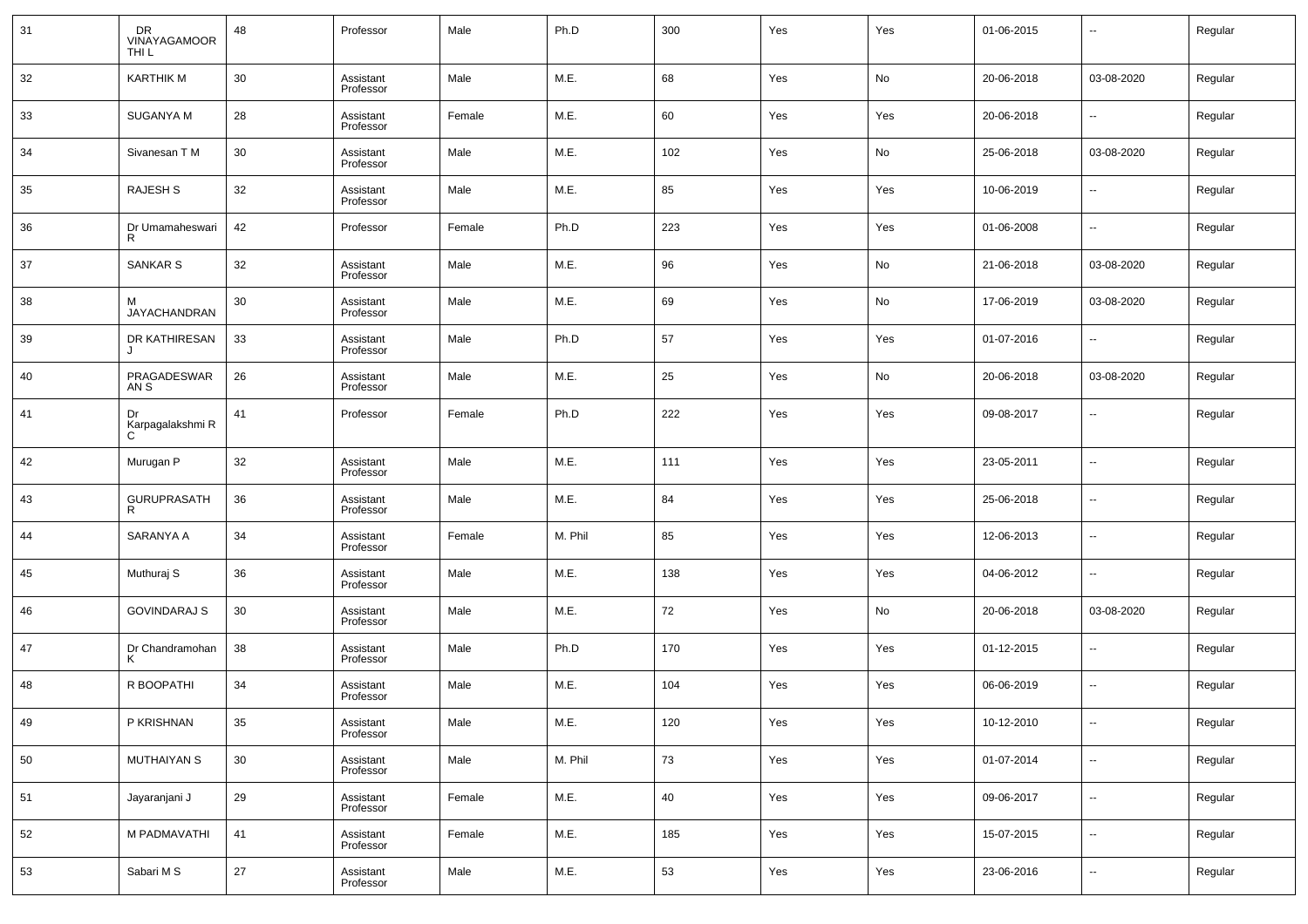| 54 | Subha N                            | 36 | Assistant<br>Professor | Female | M.E.   | 49  | Yes | Yes | 01-07-2016 | $\overline{\phantom{a}}$ | Regular |
|----|------------------------------------|----|------------------------|--------|--------|-----|-----|-----|------------|--------------------------|---------|
| 55 | <b>VASANTHIM</b>                   | 32 | Assistant<br>Professor | Female | M.E.   | 59  | Yes | Yes | 28-06-2018 | $\overline{\phantom{a}}$ | Regular |
| 56 | Gobinathan K                       | 35 | Assistant<br>Professor | Male   | M.E.   | 125 | Yes | Yes | 09-06-2017 | $\overline{\phantom{a}}$ | Regular |
| 57 | <b>G VIDHYA</b><br><b>KRISHNAN</b> | 30 | Assistant<br>Professor | Female | M.E.   | 74  | Yes | No  | 02-06-2014 | 03-08-2020               | Regular |
| 58 | <b>GLADSON S</b>                   | 34 | Assistant<br>Professor | Male   | M.Tech | 120 | No  | Yes | 10-06-2019 | $\overline{\phantom{a}}$ | Regular |
| 59 | Sureshu <sub>S</sub>               | 41 | Assistant<br>Professor | Male   | M.Tech | 105 | Yes | No  | 19-06-2017 | 03-08-2020               | Regular |
| 60 | R YUVARAJ                          | 32 | Assistant<br>Professor | Male   | M.E.   | 108 | Yes | Yes | 01-07-2013 | $\overline{\phantom{a}}$ | Regular |
| 61 | <b>ANAND K</b>                     | 30 | Assistant<br>Professor | Male   | M.E.   | 73  | No  | Yes | 13-06-2019 | $\overline{\phantom{a}}$ | Regular |
| 62 | Gopalakrishnan A                   | 33 | Assistant<br>Professor | Male   | M.E.   | 84  | Yes | Yes | 09-06-2017 | $\overline{\phantom{a}}$ | Regular |
| 63 | NANDAKUMAR R                       | 32 | Assistant<br>Professor | Male   | M.E.   | 94  | No  | Yes | 24-06-2019 | $\overline{\phantom{a}}$ | Regular |
| 64 | S SATHISH<br><b>KUMAR</b>          | 40 | Assistant<br>Professor | Male   | M.E.   | 220 | Yes | Yes | 02-06-2014 | $\overline{\phantom{a}}$ | Regular |
| 65 | <b>MONIGHA A</b>                   | 28 | Assistant<br>Professor | Female | M.E.   | 13  | No  | Yes | 24-06-2019 | $\overline{\phantom{a}}$ | Regular |
| 66 | S SATHYARAJ                        | 34 | Assistant<br>Professor | Male   | M.E.   | 50  | Yes | Yes | 15-06-2016 | $\overline{\phantom{a}}$ | Regular |
| 67 | Rathi <sub>R</sub>                 | 35 | Assistant<br>Professor | Female | M.E.   | 93  | Yes | Yes | 05-03-2017 | $\overline{\phantom{a}}$ | Regular |
| 68 | JENNIFER S RAJ                     | 38 | Professor              | Female | Ph.D   | 173 | Yes | Yes | 02-03-2017 | $\overline{\phantom{a}}$ | Regular |
| 69 | P PUSHPARANI                       | 32 | Assistant<br>Professor | Female | M.E.   | 80  | Yes | Yes | 03-03-2017 | $\overline{\phantom{a}}$ | Regular |
| 70 | Archanadevi R                      | 25 | Assistant<br>Professor | Female | M.Tech | 41  | Yes | Yes | 09-06-2017 | $\overline{\phantom{a}}$ | Regular |
| 71 | <b>TAMILARASI M</b>                | 46 | Professor              | Female | Ph.D   | 285 | No  | No  | 24-06-2019 | 03-08-2020               | Regular |
| 72 | Gayathri J                         | 37 | Assistant<br>Professor | Female | M.E.   | 144 | Yes | Yes | 20-06-2018 | $\overline{\phantom{a}}$ | Regular |
| 73 | V KAMALDAS                         | 29 | Assistant<br>Professor | Male   | M.E.   | 72  | Yes | Yes | 03-03-2017 | $\overline{\phantom{a}}$ | Regular |
| 74 | <b>VEERAKUMAR K</b>                | 37 | Associate<br>Professor | Male   | Ph.D   | 145 | No  | Yes | 24-06-2019 | $\overline{\phantom{a}}$ | Regular |
| 75 | R NAGARAJAN                        | 49 | Professor              | Male   | Ph.D   | 324 | Yes | Yes | 07-09-2015 | $\overline{\phantom{a}}$ | Regular |
| 76 | KOWSALYA P                         | 28 | Assistant<br>Professor | Female | M.E.   | 46  | Yes | Yes | 19-09-2016 | $\overline{\phantom{a}}$ | Regular |
| 77 | LAKSHMINARAY<br>ANAN R             | 34 | Assistant<br>Professor | Male   | Ph.D   | 103 | Yes | No  | 25-06-2018 | 01-06-2020               | Regular |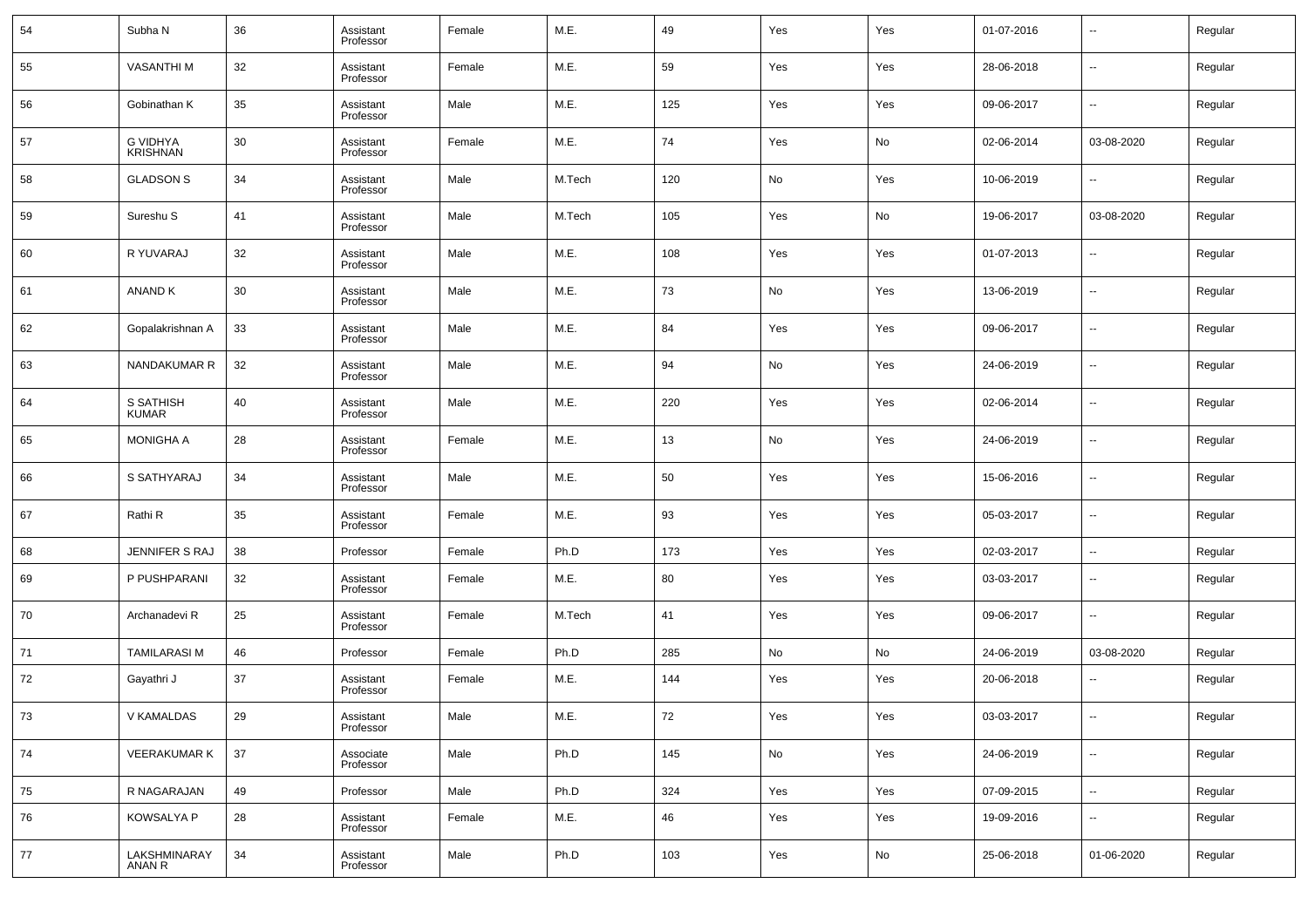| 78  | <b>ARUNA R</b>                    | 28 | Assistant<br>Professor | Female | M.E. | 46       | Yes | Yes | 03-10-2016 | $\overline{\phantom{a}}$ | Regular |
|-----|-----------------------------------|----|------------------------|--------|------|----------|-----|-----|------------|--------------------------|---------|
| 79  | M MALARVIZHI                      | 43 | Professor              | Female | Ph.D | 225      | Yes | Yes | 05-07-2008 | $\overline{\phantom{a}}$ | Regular |
| 80  | JEGANRAJA V                       | 28 | Assistant<br>Professor | Male   | M.E. | 44       | Yes | No  | 25-06-2018 | 03-12-2019               | Regular |
| 81  | <b>MOHAN KUMAR</b><br>R           | 30 | Assistant<br>Professor | Male   | M.E. | 58       | Yes | Yes | 03-10-2016 | --                       | Regular |
| 82  | <b>TAMILARASI S</b>               | 30 | Assistant<br>Professor | Female | M.E. | 62       | Yes | Yes | 02-03-2017 | $\overline{\phantom{a}}$ | Regular |
| 83  | <b>M VALAN</b><br><b>RAJKUMAR</b> | 38 | Professor              | Male   | Ph.D | 152      | Yes | Yes | 15-06-2016 | $\overline{\phantom{a}}$ | Regular |
| 84  | Dr<br>VIJAYALAKSHMI               | 45 | Assistant<br>Professor | Female | Ph.D | 210      | Yes | No  | 23-07-2018 | 03-12-2019               | Regular |
| 85  | <b>DURAISAMY R</b>                | 32 | Assistant<br>Professor | Male   | M.E. | 108      | Yes | Yes | 02-03-2017 | $\overline{\phantom{a}}$ | Regular |
| 86  | <b>KUMARAVEL C</b>                | 37 | Assistant<br>Professor | Male   | M.E. | 141      | Yes | Yes | 08-06-2015 | $\overline{\phantom{a}}$ | Regular |
| 87  | <b>THENMOZHIM</b>                 | 41 | Assistant<br>Professor | Female | M.E. | 133      | Yes | Yes | 02-06-2008 | $\overline{\phantom{a}}$ | Regular |
| 88  | <b>CHANDRAMOHA</b><br>N.          | 41 | Assistant<br>Professor | Male   | M.E. | 152      | Yes | Yes | 01-06-2010 | $\overline{\phantom{a}}$ | Regular |
| 89  | C HEMALATHA                       | 38 | Assistant<br>Professor | Female | M.E. | 144      | Yes | Yes | 01-06-2011 | $\sim$                   | Regular |
| 90  | S SURESH                          | 36 | Assistant<br>Professor | Male   | M.E. | 97       | Yes | Yes | 15-06-2012 | --                       | Regular |
| 91  | <b>K SRIDHAR</b>                  | 35 | Assistant<br>Professor | Male   | M.E. | 97       | Yes | Yes | 15-06-2012 | $\overline{\phantom{a}}$ | Regular |
| 92  | <b>B RAJESH</b><br><b>KUMAR</b>   | 35 | Assistant<br>Professor | Male   | M.E. | 97       | Yes | Yes | 05-06-2013 | $\overline{\phantom{a}}$ | Regular |
| 93  | S GURURANJANI                     | 30 | Assistant<br>Professor | Male   | M.E. | 41       | Yes | Yes | 03-03-2017 | $\ddotsc$                | Regular |
| 94  | A RANJITH                         | 29 | Assistant<br>Professor | Male   | M.E. | 61       | Yes | No  | 03-03-2017 | 02-06-2020               | Regular |
| 95  | M GOWRI<br>SHANKAR                | 29 | Assistant<br>Professor | Male   | M.E. | 61       | Yes | No  | 03-03-2017 | 03-08-2020               | Regular |
| 96  | D ARAVIND                         | 35 | Assistant<br>Professor | Male   | M.E. | $\bf 74$ | Yes | Yes | 08-03-2017 |                          | Regular |
| 97  | R PRAVEEN<br>KUMAR                | 32 | Assistant<br>Professor | Male   | M.E. | 31       | Yes | Yes | 21-12-2018 | $\overline{\phantom{a}}$ | Regular |
| 98  | M SELVARAJ                        | 61 | Assistant<br>Professor | Male   | M.E. | 426      | Yes | Yes | 01-06-2015 | $\overline{\phantom{a}}$ | Regular |
| 99  | P ARULMOZHI                       | 56 | Professor              | Male   | Ph.D | 336      | Yes | Yes | 02-01-2018 | $\overline{\phantom{a}}$ | Regular |
| 100 | S MOHAMMED<br>MEERAN              | 29 | Assistant<br>Professor | Male   | M.E. | 23       | Yes | Yes | 14-09-2018 | ۰.                       | Regular |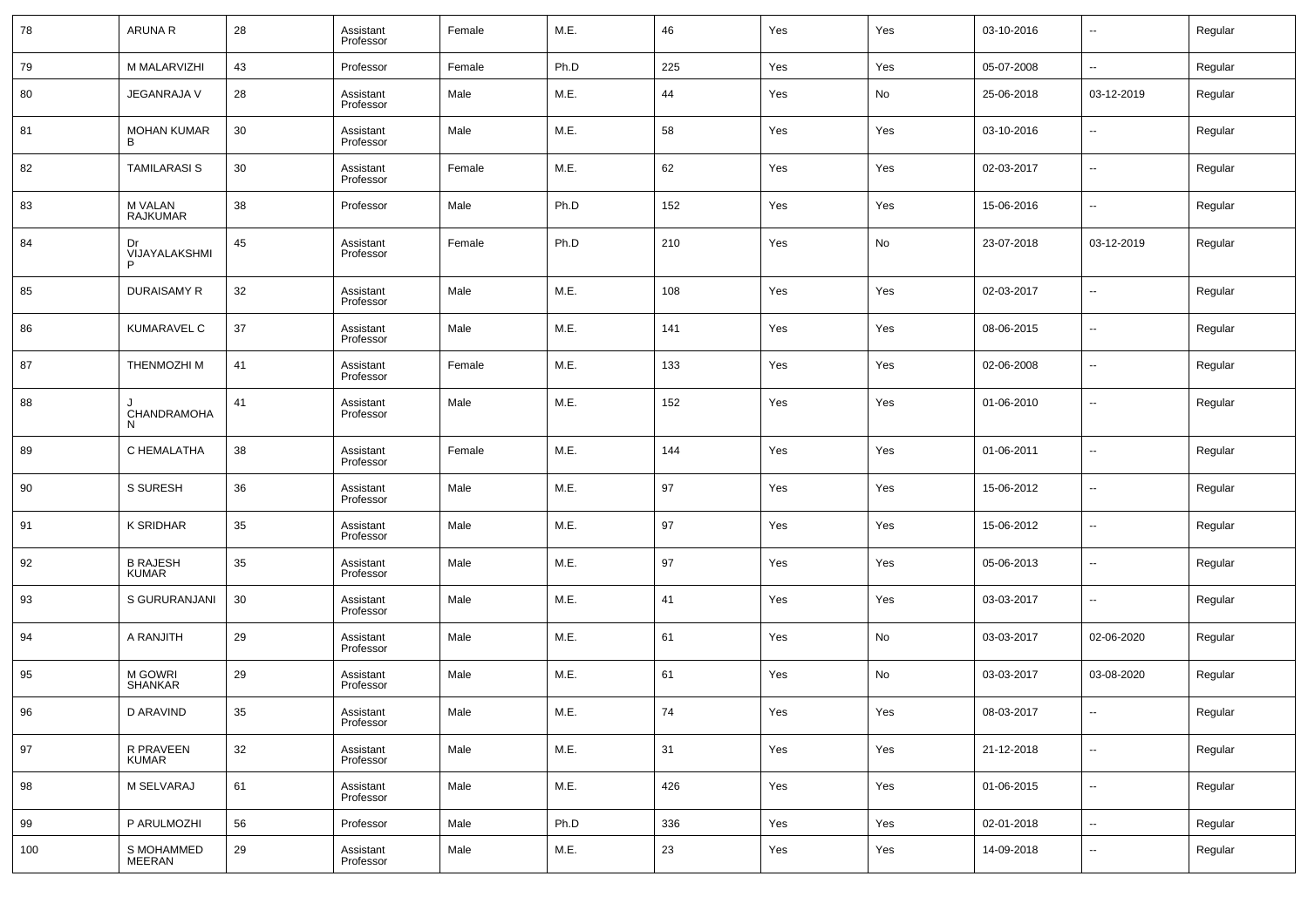| 101 | N<br><b>BALAKRISHNAN</b>       | 51 | Professor              | Male   | Ph.D    | 309 | Yes | Yes | 01-08-2007 | $\overline{\phantom{a}}$ | Regular |
|-----|--------------------------------|----|------------------------|--------|---------|-----|-----|-----|------------|--------------------------|---------|
| 102 | R GANESH<br><b>KISHORE</b>     | 27 | Assistant<br>Professor | Male   | M.E.    | 48  | Yes | Yes | 03-03-2017 | $\overline{\phantom{a}}$ | Regular |
| 103 | SATEESH R                      | 34 | Assistant<br>Professor | Male   | M.E.    | 108 | Yes | Yes | 15-06-2016 | $\overline{\phantom{a}}$ | Regular |
| 104 | <b>KUMARESAN C</b>             | 27 | Assistant<br>Professor | Male   | M.E.    | 40  | Yes | Yes | 20-06-2018 | $\overline{\phantom{a}}$ | Regular |
| 105 | D ANBAZHAGAN                   | 31 | Assistant<br>Professor | Male   | M.E.    | 89  | Yes | No  | 15-06-2017 | 03-08-2020               | Regular |
| 106 | R ABARNA                       | 31 | Assistant<br>Professor | Female | M.E.    | 97  | Yes | Yes | 12-06-2012 | $\overline{\phantom{a}}$ | Regular |
| 107 | DIVYA P                        | 26 | Assistant<br>Professor | Female | M. Phil | 30  | Yes | Yes | 03-01-2018 | $\overline{\phantom{a}}$ | Regular |
| 108 | M ASOK<br><b>RAJKUMAR</b>      | 67 | Professor              | Male   | Ph.D    | 454 | Yes | Yes | 12-04-2013 | $\overline{\phantom{a}}$ | Regular |
| 109 | <b>VENUGOPAL M</b>             | 29 | Assistant<br>Professor | Male   | M.E.    | 55  | Yes | Yes | 02-03-2017 | $\overline{\phantom{a}}$ | Regular |
| 110 | <b>RAMAR A</b>                 | 36 | Assistant<br>Professor | Male   | M. Phil | 120 | Yes | No  | 21-06-2018 | 03-08-2020               | Regular |
| 111 | ANBUMANI K                     | 28 | Assistant<br>Professor | Male   | M. Phil | 54  | Yes | No  | 21-06-2018 | 21-01-2021               | Regular |
| 112 | N SIVAKUMAR                    | 29 | Assistant<br>Professor | Male   | M.E.    | 94  | Yes | Yes | 02-01-2014 | $\overline{\phantom{a}}$ | Regular |
| 113 | <b>M PRABHU</b>                | 27 | Assistant<br>Professor | Male   | M.E.    | 60  | Yes | Yes | 01-06-2015 | $\overline{\phantom{a}}$ | Regular |
| 114 | S SARAVANAN                    | 50 | Associate<br>Professor | Male   | M.E.    | 259 | Yes | Yes | 02-06-2014 | $\overline{\phantom{a}}$ | Regular |
| 115 | C<br>THIRUVASAGAM              | 38 | Assistant<br>Professor | Male   | M.E.    | 84  | Yes | Yes | 01-06-2015 | $\overline{\phantom{a}}$ | Regular |
| 116 | R RAJA                         | 30 | Assistant<br>Professor | Male   | M.E.    | 14  | Yes | Yes | 07-06-2019 | $\overline{\phantom{a}}$ | Regular |
| 117 | RATHINA KUMAR                  | 49 | Associate<br>Professor | Male   | M. Phil | 300 | No  | Yes | 01-07-2019 | $\overline{\phantom{a}}$ | Regular |
| 118 | <b>SACHIN S RAJ</b>            | 28 | Assistant<br>Professor | Male   | M.E.    | 51  | Yes | Yes | 04-05-2016 | $\overline{\phantom{a}}$ | Regular |
| 119 | S<br><b>KRISHNAKUMAR</b>       | 28 | Assistant<br>Professor | Male   | M.E.    | 62  | Yes | Yes | 07-06-2019 | $\overline{\phantom{a}}$ | Regular |
| 120 | NAGARAJUV                      | 37 | Assistant<br>Professor | Male   | M. Phil | 164 | Yes | Yes | 01-07-2014 | $\overline{\phantom{a}}$ | Regular |
| 121 | J<br>MAHENDRAVAR<br><b>MAN</b> | 32 | Assistant<br>Professor | Male   | M.E.    | 110 | Yes | Yes | 06-06-2019 | $\overline{\phantom{a}}$ | Regular |
| 122 | DR<br>MANIKANDAN P             | 37 | Assistant<br>Professor | Male   | Ph.D    | 83  | Yes | Yes | 01-07-2013 | $\overline{\phantom{a}}$ | Regular |
| 123 | PRABHUDAS D                    | 31 | Assistant<br>Professor | Male   | M. Phil | 58  | Yes | Yes | 27-07-2016 | $\overline{\phantom{a}}$ | Regular |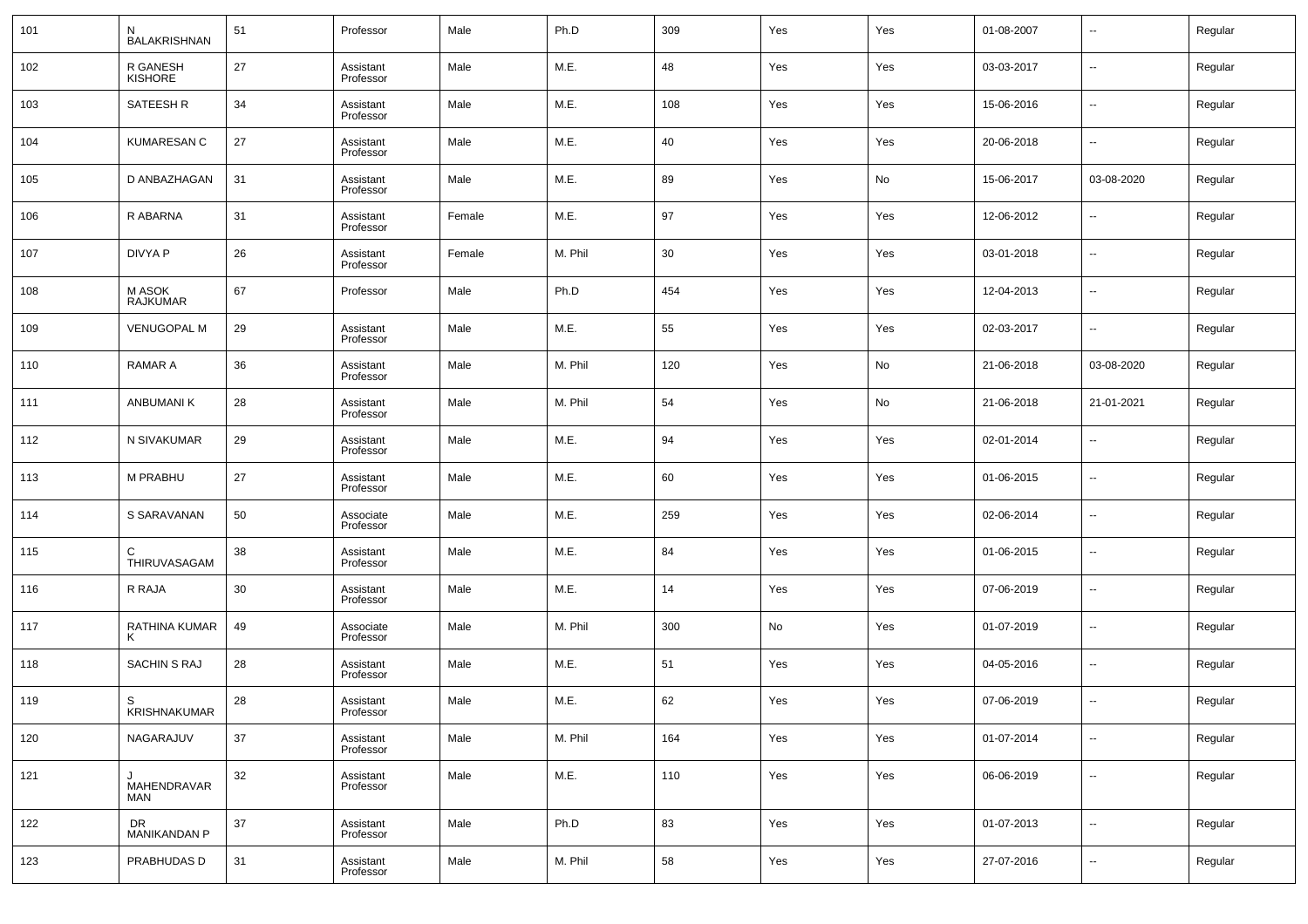| 124 | DR VINOTHINI K            | 33 | Assistant<br>Professor                              | Female | Ph.D    | 22  | Yes | Yes | 25-07-2018 | $\overline{\phantom{a}}$ | Regular |
|-----|---------------------------|----|-----------------------------------------------------|--------|---------|-----|-----|-----|------------|--------------------------|---------|
| 125 | DR PREM<br>KUMAR P        | 49 | Professor                                           | Male   | Ph.D    | 321 | Yes | Yes | 23-06-2006 | $\overline{\phantom{a}}$ | Regular |
| 126 | <b>VANITHA B</b>          | 40 | Assistant<br>Professor                              | Female | M. Phil | 164 | Yes | Yes | 23-07-2007 | $\overline{\phantom{a}}$ | Regular |
| 127 | MUNIRATHINAM<br>P         | 34 | Assistant<br>Professor                              | Male   | M. Phil | 119 | Yes | Yes | 03-06-2013 | $\overline{\phantom{a}}$ | Regular |
| 128 | SOWDESWARI D              | 37 | Assistant<br>Professor                              | Female | M. Phil | 80  | Yes | No  | 22-06-2015 | 02-12-2020               | Regular |
| 129 | DR.<br>RAVICHANDRAN       | 37 | Associate<br>Professor                              | Male   | Ph.D    | 142 | Yes | No  | 01-07-2016 | 27-01-2021               | Regular |
| 130 | DEEPAN                    | 35 | Assistant<br>Professor                              | Female | M. Phil | 121 | Yes | Yes | 24-02-2014 | $\overline{\phantom{a}}$ | Regular |
| 131 | DR SUDHA R                | 40 | Associate<br>Professor                              | Female | Ph.D    | 118 | Yes | Yes | 01-07-2019 | $\overline{\phantom{a}}$ | Regular |
| 132 | DR<br>MOHANAPANDIA<br>N K | 42 | Professor                                           | Male   | Ph.D    | 220 | Yes | Yes | 19-04-2008 | $\sim$                   | Regular |
| 133 | YUVARAJ T                 | 31 | Assistant<br>Professor                              | Male   | M. Phil | 48  | Yes | Yes | 24-06-2019 | --                       | Regular |
| 134 | RAJASEKARAN A             | 41 | Assistant<br>Professor                              | Male   | M. Phil | 177 | Yes | Yes | 24-06-2019 | --                       | Regular |
| 135 | K RADHA                   | 28 | Assistant<br>Professor                              | Female | M. Phil | 73  | No  | No  | 24-06-2019 | 03-08-2020               | Regular |
| 136 | DR T K KANNAN             | 56 | Dean / Principal /<br>Director / Vice<br>Chancellor | Male   | Ph.D    | 383 | Yes | Yes | 09-06-2017 | --                       | Regular |
| 137 | D VIMALKUMAR              | 29 | Assistant<br>Professor                              | Male   | M.E.    | 72  | Yes | Yes | 02-06-2014 | $\sim$                   | Regular |
| 138 | V P KARTHICK              | 29 | Assistant<br>Professor                              | Male   | M.E.    | 70  | Yes | Yes | 09-07-2014 | $\sim$                   | Regular |
| 139 | SAKTHIVEL P K             | 38 | Assistant<br>Professor                              | Male   | M.Tech  | 180 | Yes | No  | 17-07-2009 | 30-05-2019               | Regular |
| 140 | <b>SATHYA S</b>           | 30 | Assistant<br>Professor                              | Female | M.E.    | 42  | Yes | No  | 02-03-2017 | 30-05-2019               | Regular |
| 141 | <b>ANNAMALAI P</b>        | 26 | Assistant<br>Professor                              | Male   | M.E.    | 36  | Yes | Yes | 05-06-2017 | --                       | Regular |
| 142 | E BESCHI VIVEK            | 29 | Assistant<br>Professor                              | Male   | M.E.    | 42  | Yes | Yes | 01-12-2016 | $\sim$                   | Regular |
| 143 | S ASHOK<br>SARAVANAN      | 41 | Assistant<br>Professor                              | Male   | M.E.    | 84  | Yes | Yes | 20-03-2017 | $\overline{\phantom{a}}$ | Regular |
| 144 | R SRI<br>SABARINATHAN     | 29 | Assistant<br>Professor                              | Male   | M.E.    | 36  | Yes | Yes | 02-07-2018 | $\overline{\phantom{a}}$ | Regular |
| 145 | N DILEEPAN                | 33 | Assistant<br>Professor                              | Male   | M.E.    | 45  | Yes | Yes | 02-07-2018 | $\overline{\phantom{a}}$ | Regular |
| 146 | DR D<br>LAKSHMIPATHI      | 44 | Professor                                           | Male   | M.E.    | 249 | Yes | Yes | 02-03-2017 | $\sim$                   | Regular |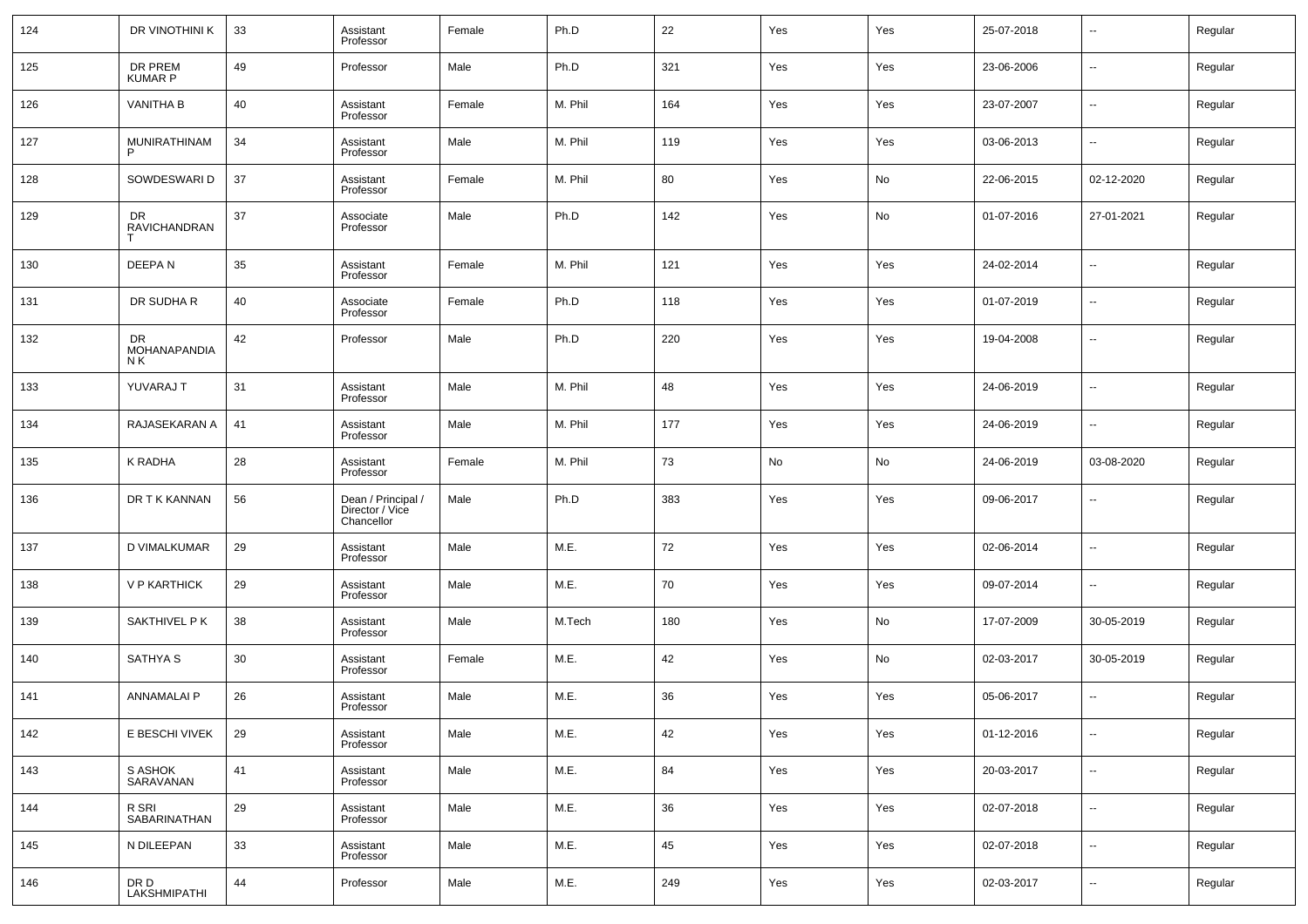| 147 | P MANIKANDAN                        | 36 | Assistant<br>Professor | Male   | M.E.    | 39  | Yes | Yes        | 01-06-2016 | --                       | Regular |
|-----|-------------------------------------|----|------------------------|--------|---------|-----|-----|------------|------------|--------------------------|---------|
| 148 | YUVANARASIMM<br>AN                  | 37 | Assistant<br>Professor | Male   | M.E.    | 38  | Yes | Yes        | 02-03-2017 | $\sim$                   | Regular |
| 149 | S LALITHA                           | 32 | Assistant<br>Professor | Female | M.E.    | 117 | Yes | No         | 01-06-2012 | 25-08-2020               | Regular |
| 150 | <b>GAYATHRIDEVI S</b>               | 30 | Assistant<br>Professor | Female | M. Phil | 76  | Yes | No         | 03-01-2014 | 03-08-2020               | Regular |
| 151 | SARANYA S                           | 30 | Assistant<br>Professor | Female | M. Phil | 101 | Yes | Yes        | 01-07-2014 | ⊶.                       | Regular |
| 152 | THAMARAISELVI<br>S                  | 36 | Assistant<br>Professor | Female | M. Phil | 122 | Yes | Yes        | 21-06-2018 | ۰.                       | Regular |
| 153 | <b>MOHAMMED</b><br><b>IBRAHIM M</b> | 28 | Assistant<br>Professor | Male   | M.E.    | 6   | Yes | Yes        | 02-01-2020 | $\sim$                   | Regular |
| 154 | <b>BABUM</b>                        | 38 | Assistant<br>Professor | Male   | M.E.    | 180 | Yes | Yes        | 03-06-2019 | ۰.                       | Regular |
| 155 | <b>RAMKUMAR M</b>                   | 33 | Assistant<br>Professor | Male   | M.E.    | 126 | Yes | Yes        | 06-06-2019 | $\sim$                   | Regular |
| 156 | MADHESWARAN                         | 41 | Assistant<br>Professor | Male   | M.E.    | 176 | Yes | Yes        | 02-12-2019 | ۰.                       | Regular |
| 157 | DEEVABALAN S                        | 26 | Assistant<br>Professor | Male   | M.E.    | 37  | Yes | Yes        | 23-01-2019 | ۰.                       | Regular |
| 158 | K VIVEK                             | 31 | Assistant<br>Professor | Male   | M.E.    | 80  | Yes | Yes        | 14-06-2019 | --                       | Regular |
| 159 | <b>M RANJITH</b>                    | 30 | Associate<br>Professor | Male   | M.E.    | 12  | Yes | Yes        | 14-06-2019 | ۰.                       | Regular |
| 160 | SASIDHARAN B                        | 26 | Assistant<br>Professor | Male   | M.E.    | 12  | Yes | Yes        | 14-06-2019 | ۰.                       | Regular |
| 161 | <b>PALANISAMY S</b>                 | 31 | Assistant<br>Professor | Male   | M.E.    | 12  | Yes | Yes        | 14-06-2019 | $\sim$                   | Regular |
| 162 | ARUN PK                             | 30 | Assistant<br>Professor | Male   | M.E.    | 12  | Yes | Yes        | 14-06-2019 | ۰.                       | Regular |
| 163 | SURESHKUMAR<br>C                    | 33 | Assistant<br>Professor | Male   | M.E.    | 54  | Yes | Yes        | 04-01-2016 | $\sim$                   | Regular |
| 164 | ARAVINDH A                          | 25 | Assistant<br>Professor | Male   | M.E.    | 12  | Yes | Yes        | 14-06-2019 | $\sim$                   | Regular |
| 165 | SURENDIRAN K                        | 28 | Assistant<br>Professor | Male   | M.E.    | 12  | Yes | Yes        | 14-02-2019 | $\overline{\phantom{a}}$ | Regular |
| 166 | N VENKATESH                         | 33 | Assistant<br>Professor | Male   | M.E.    | 87  | Yes | Yes        | 02-01-2020 | $\overline{\phantom{a}}$ | Regular |
| 167 | SHARMILADEVI S                      | 27 | Assistant<br>Professor | Female | M.E.    | 35  | Yes | Yes        | 02-01-2020 | $\overline{\phantom{a}}$ | Regular |
| 168 | KALIAMMAL N                         | 52 | Professor              | Female | Ph.D    | 180 | Yes | No         | 15-06-2016 | 03-08-2020               | Regular |
| 169 | THENNAPAN S                         | 45 | Assistant<br>Professor | Male   | M.E.    | 112 | Yes | ${\sf No}$ | 01-06-2012 | 03-08-2020               | Regular |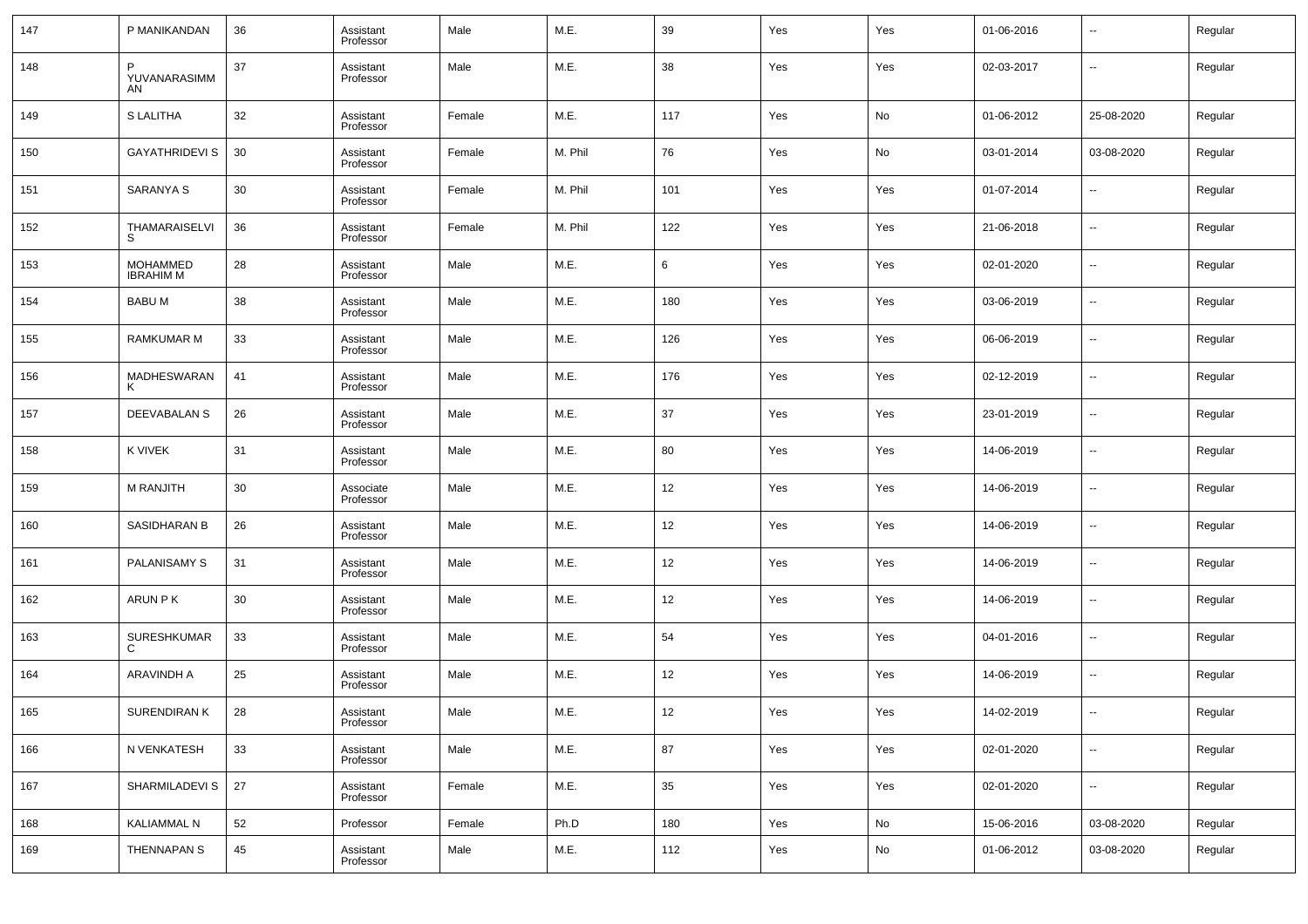| 170 | S MOHAN                             | 27 | Assistant<br>Professor | Male   | M.E. | 36  | Yes | Yes | 05-06-2017 | $\overline{\phantom{a}}$ | Regular |
|-----|-------------------------------------|----|------------------------|--------|------|-----|-----|-----|------------|--------------------------|---------|
| 171 | <b>SELVANATHAN K</b>                | 57 | Assistant<br>Professor | Male   | M.E. | 325 | Yes | No  | 24-07-2019 | 03-08-2020               | Regular |
| 172 | VENKATESWARN<br>S                   | 29 | Assistant<br>Professor | Male   | M.E. | 11  | Yes | No  | 24-07-2019 | 03-08-2020               | Regular |
| 173 | NANDHAGOPAL                         | 28 | Assistant<br>Professor | Male   | M.E. | 19  | Yes | Yes | 24-07-2019 | $\overline{\phantom{a}}$ | Regular |
| 174 | <b>ALAMUTHU R</b>                   | 29 | Assistant<br>Professor | Male   | M.E. | 78  | Yes | Yes | 29-07-2019 | $\overline{\phantom{a}}$ | Regular |
| 175 | <b>ALWIN CHRISTO</b>                | 27 | Assistant<br>Professor | Male   | M.E. | 18  | Yes | Yes | 29-07-2019 | $\overline{\phantom{a}}$ | Regular |
| 176 | ARTHER CLIVE M                      | 42 | Assistant<br>Professor | Male   | M.E. | 207 | Yes | Yes | 29-07-2019 | $\overline{\phantom{a}}$ | Regular |
| 177 | NAGARAJ<br>SARAVANK                 | 30 | Assistant<br>Professor | Male   | M.E. | 11  | Yes | Yes | 24-07-2019 | $\overline{\phantom{a}}$ | Regular |
| 178 | PRABHU V                            | 35 | Assistant<br>Professor | Male   | M.E. | 53  | Yes | No  | 29-07-2019 | 03-08-2020               | Regular |
| 179 | SARAVANAN M                         | 39 | Assistant<br>Professor | Male   | M.E. | 12  | Yes | No  | 29-07-2019 | 03-08-2020               | Regular |
| 180 | <b>RAJKUMAR S</b>                   | 44 | Assistant<br>Professor | Male   | M.E. | 48  | Yes | Yes | 24-07-2019 | $\overline{\phantom{a}}$ | Regular |
| 181 | <b>KRISHNAN P</b>                   | 31 | Assistant<br>Professor | Male   | M.E. | 90  | Yes | Yes | 02-07-2019 | $\overline{\phantom{a}}$ | Regular |
| 182 | <b>SAM MATHEW</b><br><b>PRAVEEN</b> | 29 | Assistant<br>Professor | Male   | M.E. | 30  | Yes | No  | 12-05-2016 | 03-08-2020               | Regular |
| 183 | <b>BOOPATHY V</b>                   | 38 | Assistant<br>Professor | Male   | M.E. | 31  | Yes | No  | 12-01-2016 | 03-08-2020               | Regular |
| 184 | <b>VINOTH V</b>                     | 26 | Assistant<br>Professor | Male   | M.E. | 12  | Yes | No  | 24-07-2019 | 03-08-2020               | Regular |
| 185 | POOVIZHIYA M                        | 29 | Assistant<br>Professor | Female | M.E. | 36  | Yes | Yes | 25-06-2018 | $\overline{\phantom{a}}$ | Regular |
| 186 | <b>KARTHICK S</b>                   | 27 | Assistant<br>Professor | Male   | M.E. | 36  | Yes | Yes | 07-08-2019 | $\overline{\phantom{a}}$ | Regular |
| 187 | MANOJPRABAKA<br>R R                 | 27 | Assistant<br>Professor | Male   | M.E. | 24  | Yes | Yes | 07-08-2019 | $\overline{\phantom{a}}$ | Regular |
| 188 | THANGARAJU A                        | 34 | Assistant<br>Professor | Male   | M.E. | 72  | Yes | Yes | 10-06-2019 | $\overline{\phantom{a}}$ | Regular |
| 189 | <b>SAKTHIVEL P</b>                  | 33 | Assistant<br>Professor | Male   | M.E. | 48  | Yes | No  | 07-08-2019 | 03-08-2020               | Regular |
| 190 | SARATHI U                           | 33 | Assistant<br>Professor | Male   | M.E. | 24  | Yes | Yes | 03-01-2020 | $\overline{\phantom{a}}$ | Regular |
| 191 | MURALIDHARAN<br>G                   | 33 | Assistant<br>Professor | Male   | M.E. | 24  | Yes | Yes | 03-01-2020 | $\overline{\phantom{a}}$ | Regular |
| 192 | KIRUTHIKA A                         | 27 | Assistant<br>Professor | Female | M.E. | 24  | Yes | Yes | 31-12-2019 | ۰.                       | Regular |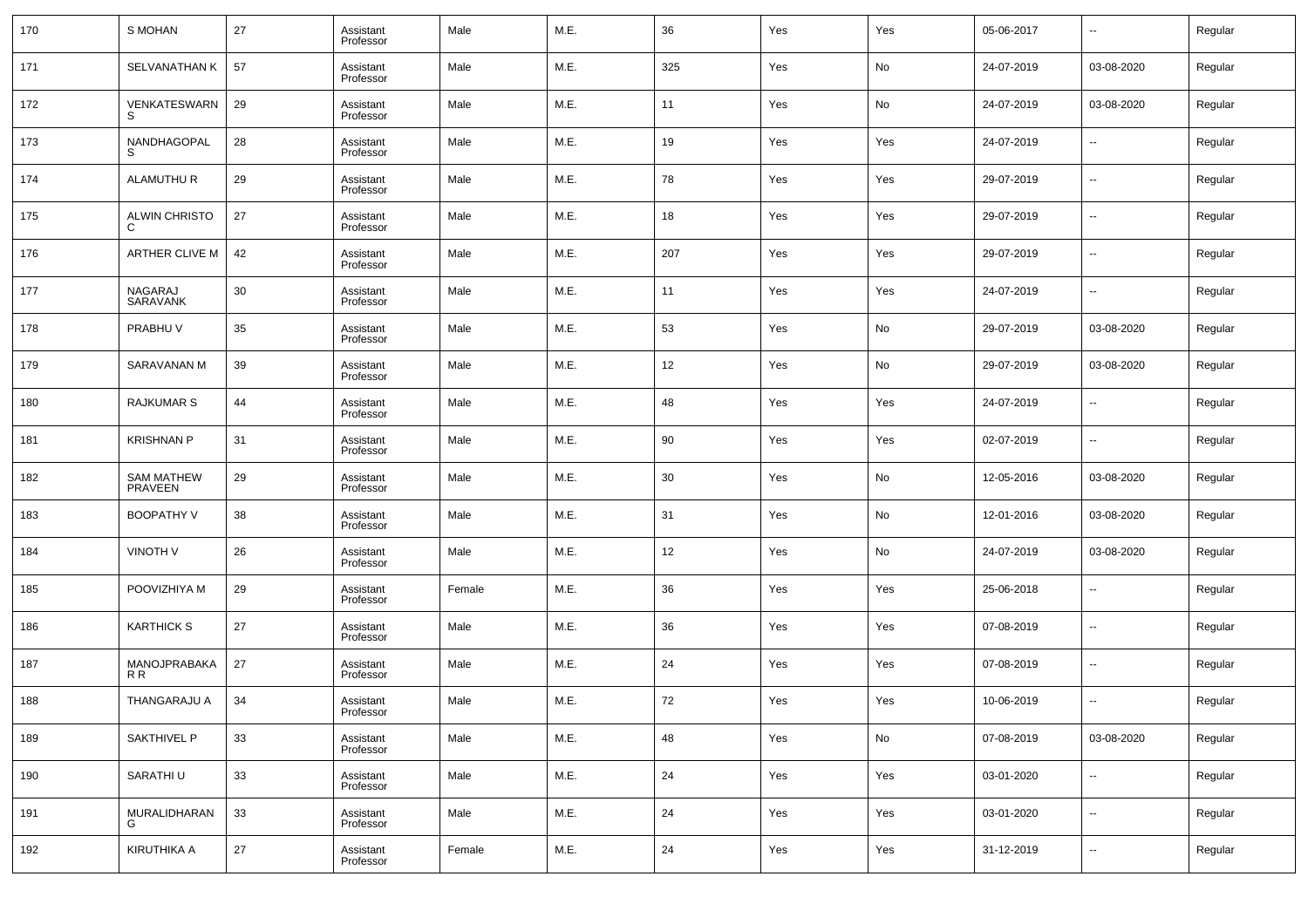| 193 | <b>KRISHNAN T</b>           | 33 | Assistant<br>Professor | Male   | M. Phil    | 69  | Yes | Yes | 21-07-2016 | $\overline{\phantom{a}}$ | Regular |
|-----|-----------------------------|----|------------------------|--------|------------|-----|-----|-----|------------|--------------------------|---------|
| 194 | <b>KALAIVANI M</b>          | 26 | Assistant<br>Professor | Female | M. Phil    | 28  | Yes | Yes | 02-01-2018 | $\overline{\phantom{a}}$ | Regular |
| 195 | RADHA A                     | 28 | Assistant<br>Professor | Female | M. Phil    | 43  | Yes | Yes | 24-05-2019 | $\overline{\phantom{a}}$ | Regular |
| 196 | SASIKALA R                  | 35 | Assistant<br>Professor | Female | M. Phil    | 104 | Yes | Yes | 01-07-2019 | $\overline{\phantom{a}}$ | Regular |
| 197 | PRABHAKARAN<br>S            | 31 | Assistant<br>Professor | Male   | M. Phil    | 6   | Yes | Yes | 20-01-2020 | $\overline{\phantom{a}}$ | Regular |
| 198 | DR T GEETHA                 | 45 | Professor              | Female | Ph.D       | 230 | Yes | Yes | 05-08-2015 | $\overline{\phantom{a}}$ | Regular |
| 199 | DR A SURESH                 | 45 | Professor              | Male   | Ph.D       | 233 | Yes | Yes | 10-10-2020 | $\overline{\phantom{a}}$ | Regular |
| 200 | DR S<br>MOHANAPRIYA         | 41 | Associate<br>Professor | Female | Ph.D       | 221 | Yes | Yes | 10-07-2020 | --                       | Regular |
| 201 | Dr A<br>PONNUSAMY           | 46 | Assistant<br>Professor | Male   | Ph.D       | 234 | Yes | Yes | 12-06-2013 | $\overline{\phantom{a}}$ | Regular |
| 202 | C GANESH                    | 45 | Assistant<br>Professor | Male   | M. Phil    | 157 | Yes | Yes | 01-07-2019 | $\overline{\phantom{a}}$ | Regular |
| 203 | K BHARATH                   | 34 | Assistant<br>Professor | Male   | Ph.D       | 128 | Yes | No  | 13-05-2019 | 03-08-2020               | Regular |
| 204 | V M SENTHIL<br><b>KUMAR</b> | 41 | Assistant<br>Professor | Male   | M. Phil    | 99  | Yes | Yes | 15-06-2019 | $\overline{\phantom{a}}$ | Regular |
| 205 | <b>K RAMYA</b>              | 31 | Assistant<br>Professor | Female | M. Phil    | 80  | Yes | Yes | 02-06-2014 | $\overline{\phantom{a}}$ | Regular |
| 206 | <b>MUSTHAFA A</b>           | 41 | Assistant<br>Professor | Male   | M. Phil    | 187 | Yes | Yes | 16-06-2017 | $\overline{\phantom{a}}$ | Regular |
| 207 | <b>KARTHIKEYAN R</b>        | 33 | Assistant<br>Professor | Male   | M. Phil    | 66  | Yes | Yes | 27-07-2015 | $\sim$                   | Regular |
| 208 | <b>GOMATHIT</b>             | 31 | Assistant<br>Professor | Female | MBA        | 120 | Yes | Yes | 09-05-2019 | $\overline{\phantom{a}}$ | Regular |
| 209 | JEEVA A                     | 33 | Assistant<br>Professor | Male   | M.E.       | 91  | Yes | Yes | 20-06-2018 | $\overline{\phantom{a}}$ | Regular |
| 210 | JAYAPRIYA K                 | 30 | Assistant<br>Professor | Female | Ph.D       | 27  | Yes | Yes | 26-08-2019 | $\sim$                   | Regular |
| 211 | VIGNESHWARAN<br>S           | 34 | Assistant<br>Professor | Male   | <b>MCA</b> | 50  | Yes | Yes | 15-07-2019 | $\overline{\phantom{a}}$ | Regular |
| 212 | MONIKA G                    | 25 | Assistant<br>Professor | Female | MCA        | 40  | Yes | Yes | 05-10-2017 | $\overline{\phantom{a}}$ | Regular |
| 213 | <b>KALAIVANI K</b>          | 32 | Assistant<br>Professor | Female | MBA        | 74  | Yes | Yes | 13-05-2019 | $\overline{\phantom{a}}$ | Regular |
| 214 | PRASANTH A                  | 28 | Assistant<br>Professor | Male   | <b>MCA</b> | 42  | Yes | Yes | 18-07-2019 | $\overline{\phantom{a}}$ | Regular |
| 215 | ALAVUDEEN S                 | 37 | Assistant<br>Professor | Male   | M. Phil    | 137 | Yes | Yes | 20-12-2019 | $\overline{\phantom{a}}$ | Regular |
| 216 | J SANTHIYA                  | 26 | Assistant<br>Professor | Female | <b>MCA</b> | 37  | Yes | Yes | 06-01-2020 | ۰.                       | Regular |